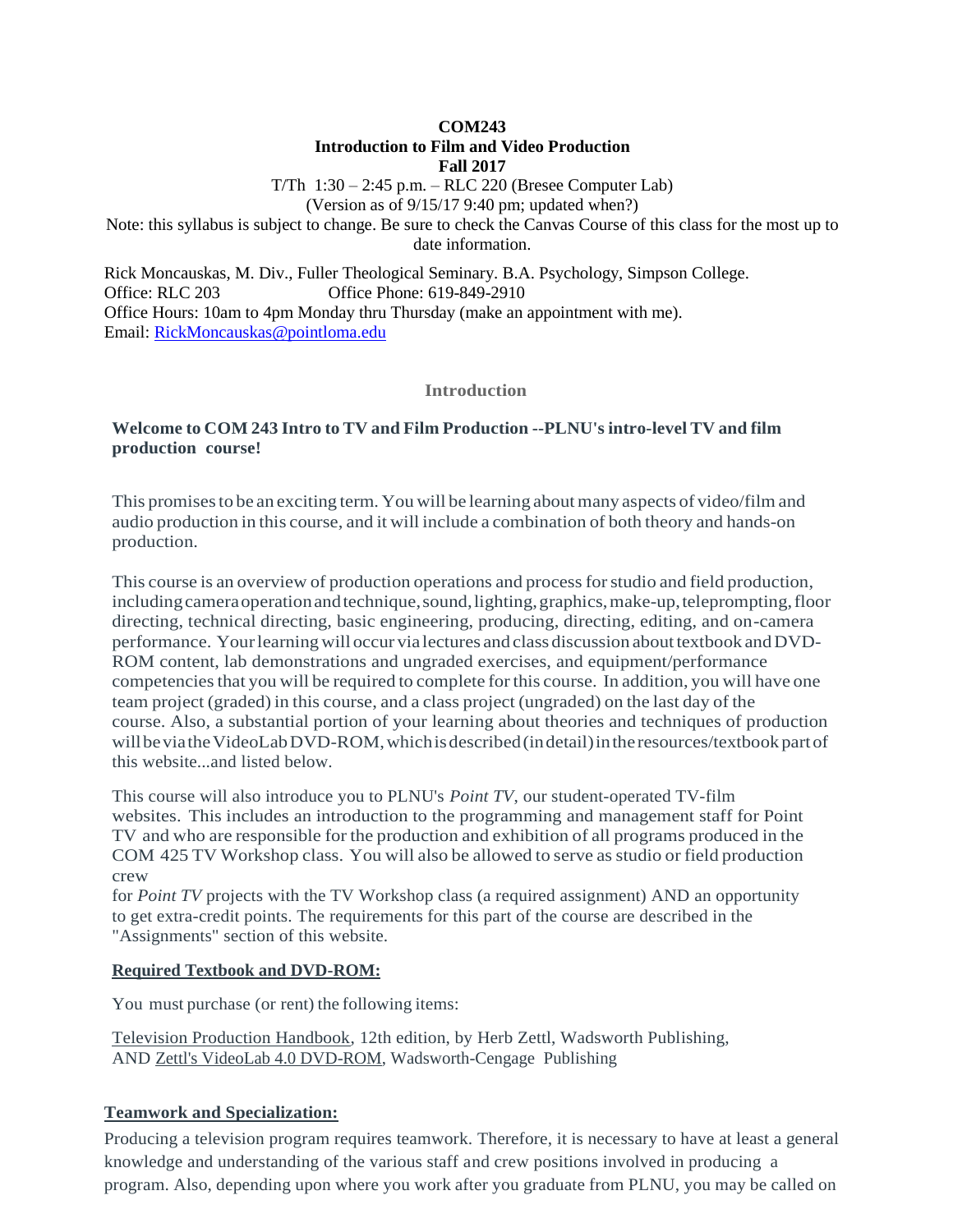to "wear many hats"--writing, directing, editing, etc. Such "one-person bands" are common, so a diverse knowledge of production is also important in these situations. You do not have to be an expert on everything, but you must at least have some knowledge of the basic technical and creative aspects of each area of production. Specialization still is a part of production, however, every responsibility is affected by the others in the production process. Therefore, you need to begin to develop a working knowledge of all aspects of television production at an early stage.

# **Multiple Skills:**

This field requires many different kinds of skills--especially good interpersonal skills. One might say that television production is "interpersonal-relations intensive"--that is, (ideally), in order to get yourfoot in the door and succeed and advance, you must be good at what you do AND nice to work with. You need to develop your interpersonal skills and, especially at this level, primadonna attitudes are frowned upon. Things honored in TV and film (and just about every otherfield) are initiative, energy, enthusiasm, dependability, and humility. These aremostimportant, and will affect my evaluation (and studio mgt, and your peer's "evaluations") of you as a prospective TV/film producer, staff, or crew member. In this course (and in future media production courses), you might be called on to record sound, run camera, carry something (serve as a PA or "grip"), climb a ladder and hang/adjust a light, or just sweep the floor. In other words, be prepared to "get your hands dirty"--no matter how menial you may consider the task to be.

# **Professional Socialization:**

Based on these assumptions, the challenge in this course is to begin to do the following: exhibit initiative, energy, enthusiasm, dependability, and humility--all in the process of beginning to understand and master the various positions in the production process. It will also provide you the opportunity to display your stewardship abilities. We are all stewards of our time, talent, and treasure. You'll display yourstewardship of time via your ability to make this course a priority by participating in all group assignments AND getting things done on-time. You'll display your stewardship oftalent by working well with others and doing well in your exercises, competencies, and assignments. And you'll display your stewardship of treasure by taking care of the equipmenttechnology entrusted to you in this course. You will be expected to take care of all equipment you use -- asifit is your own and isirreplaceable. These are all important parts of your "professional socialization" in this field, and each is extremely important in your future success working in TV/film.

# **Copyright Release:**

The PLNU Department of Communication and Theater owns the copyright to all student video and film projects made at the school using school equipment in regular production courses and independent practicum course credit projects. The department has the right to make copies of student video and film projects, and display them on PLNU's internet channels, at conferences and conventions, and in film and television festivals for educational and program promotion purposes. The student cannot use equipment for professional production purposes, sell the projects that they produce using PLNU equipment, put their programming on the Internet, or distribute their programs in any way without university permission. The student may receive permission from the department by notifying the department, and specifying what project they would like to distribute, in what venue (i.e. YouTube, etc.) and when. The department will work with students to find the widest audience possible for their projects, and even assist in providing financial assistance for entering projectsinto festivals. Any violation ofthesepolicieswillincurloss ofequipmentusageprivileges.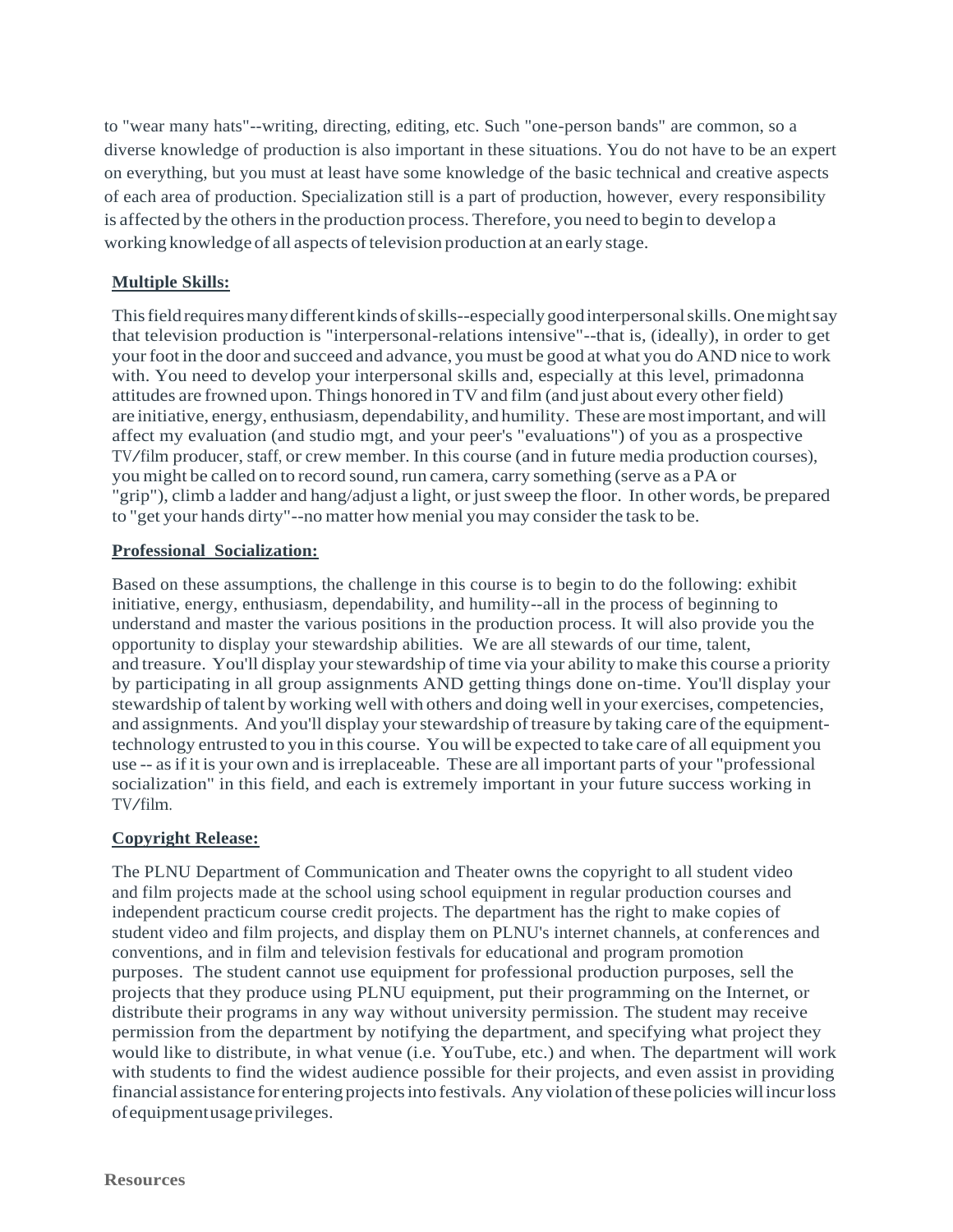Beyond the textbook and VideoLab DVD ROM, you will also be required to purchase:

- \* OneDVD(to record and burn your editing competency)
- \* One audio headset w/mini plug (for edit workshopsin theBresee Lab)
- \* One memory card for recording their various projects and files.

### **When checking-out and checking-in equipment...**

You'll be assisted by our Media Operations Manager and our TA's and the TV Station manager Eliza Jason. You will be working with Eliza Jason on a variety of competencies--especially the editing, graphics, and sound competencies. Our "technical assistants" (TA's) will also be interacting with you for equipment check out and any assistance with equipment, editing, etc. at the studio. The TA's for this semester are:

Nick Macedo, Jr, Media Comm-Production Analise Nelson, Soph, MediaComm-Production Page Adlhoch, Jr, Media Comm-Production Sophie Proctor, Jr, Broadcast Journalism

Riley McQuown, Sr

### **Edit Bay Hours:**

The edit bays are open and available when the TV Studio is open or our TA's are working. Those hours are posted by the second week of the semester on the bulletin board by the studio door. These hours fall within the library's open hours. Friday access will be limited to a couple of hours in the afternoon. The studio is closed on the weekends and most school holidays. If you have questions about this, please talk with Professor Rick Moncauskas, who is also the Media Operations Manager. His office is in the studio complex. RLC 203.

**Student Learning Outcomes (SLO's)**

As a result of this course, students will display knowledge and/or skill in the following areas:

1. Basic technical and creative skills in the following areas: studio and field camera operation, audio production, video switching, graphics, teleprompter operation, lighting, make-up, basic engineering, camera and performer/actor staging, studio and field directing, scriptwriting and script breakdowns, digital-non-linear editing (Adobe Premiere Video Editing software), and the writer-producer and performer rolesin television/film production;

2. Basic principles of video and audio signal monitoring and processing;

3. Television production language and processes, and the unique demands and challenges of the productionprocess;

4. Through all of this, students will begin to exhibit a professional attitude and a sense of professional production values.

**Course Activities**

This course will include the following activities:

- Self-guided lectures, video and graphical examples, and interactive activities on the basic areas ofproductionontheVideoLabDVD-ROM
- Six (6) in-class, online, and timed tests on production (in the *VideoLab DVD-ROM*), including: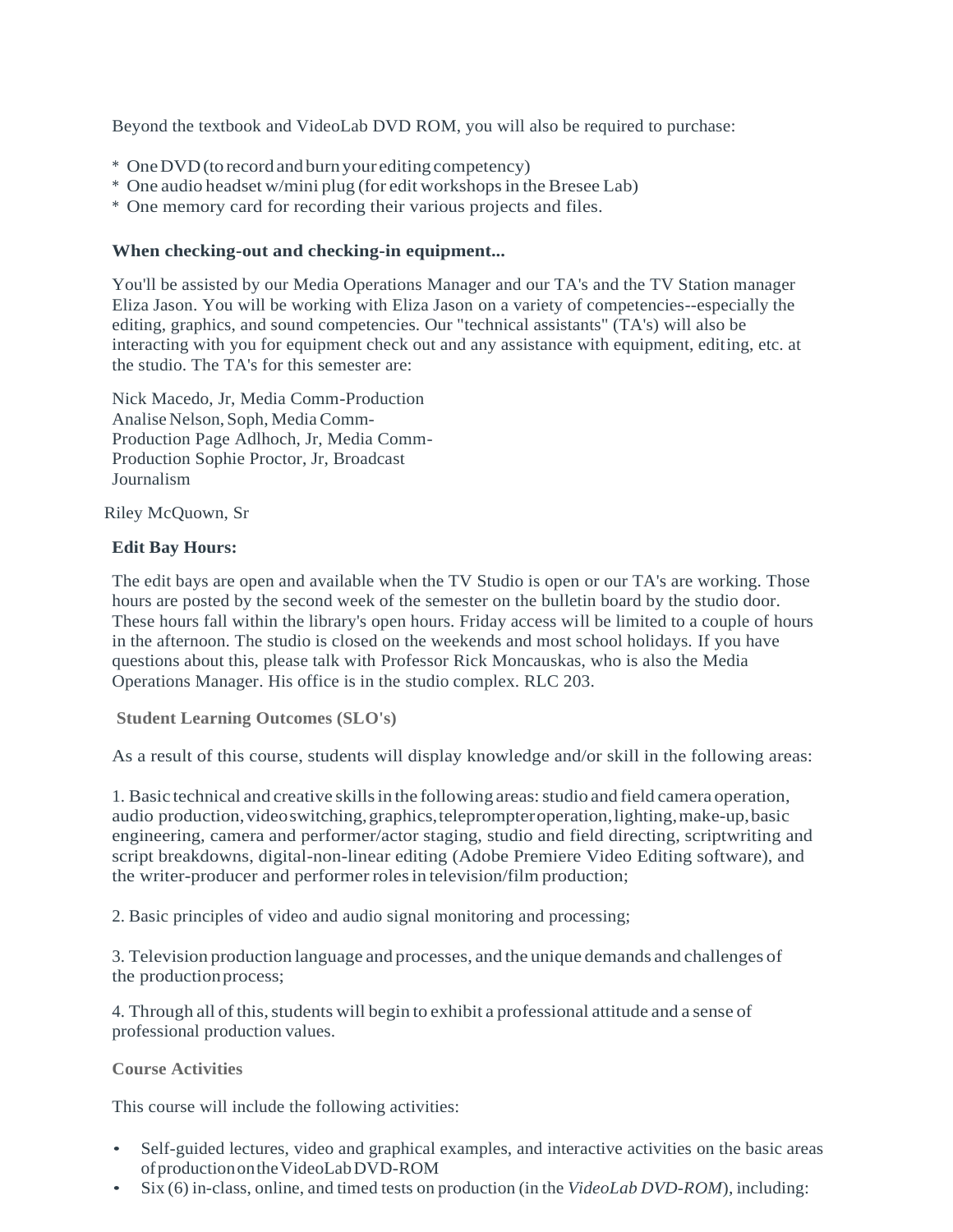process, camera, lighting, audio, switching, and editing

- Completion of thirteen (13) "Production Competencies" on camera, sound, lighting, etc. (see assignments page for more details)
- In-class lectures, discussion, and labs on TV/film production techniques
- Screening examples of outstanding student and professional television  $\&$  film programs
- Equipment demonstrations and labs
- Two(2)3-houreveningeditingworkshops(AdobePremieresoftware)REQUIRED PARTICIPATION--see dates on course schedule and put this on your calendar NOW
- Individual,ungradedproductionexercises
- Serve as an observer or production crew member in one (or more) of the COM 425 TV Workshop course's *Point TV* television or film programs (4 hours minimum--with extra credit points for additional hours)
- Production of one (1) short TV/film project (group project)-- short documentary film or short film
- Production of a class project: *Studio 243*--a live-to-record studio based show featuring this semester's group projects and their writer/producer

#### **Lectures**

### **Lecture sessions will occur in two different venues:**

- 1. In regular class and lab sessions; and
- 2. In the VideoLab DVD-ROM (bundled with the textbook)

### **The lectures in venues 1 & 2 above will be on the topics listed below:**

Camera operation and technique--framing, composition, and the technical aspects of video camera operation

Sound--including microphone types, pick-up patterns, recording techniques, levels, mixing, etc.

Lighting--for news, dramatic effect, etc.. Technique based on purpose, tone, and task

Directing--including camera angles and staging, camera movement, talent staging and movement for drama, news, and interview shows; also, basic directing language and technique for studio interview and news shows

Technical directing--including switcher and server operationsformulti-camera live and live-to-record production

Editing--including basic operational characteristics and techniques of news/documentary and drama/comedy editing on Adobe Premiere editing software

Graphics--including the purposes and the basics of color, contrast, backgrounds, fonts and other aspects of graphic design for television and film AND the operation of the Xpression studio graphics software

Basic engineering--including color balancing, shading (f-stop/iris control), and basic waveform monitor

Teleprompter operation--including text entry and operation for studio production

Producing--including project planning, crew assignments and meetings, project organization, and the basics of television scriptwriting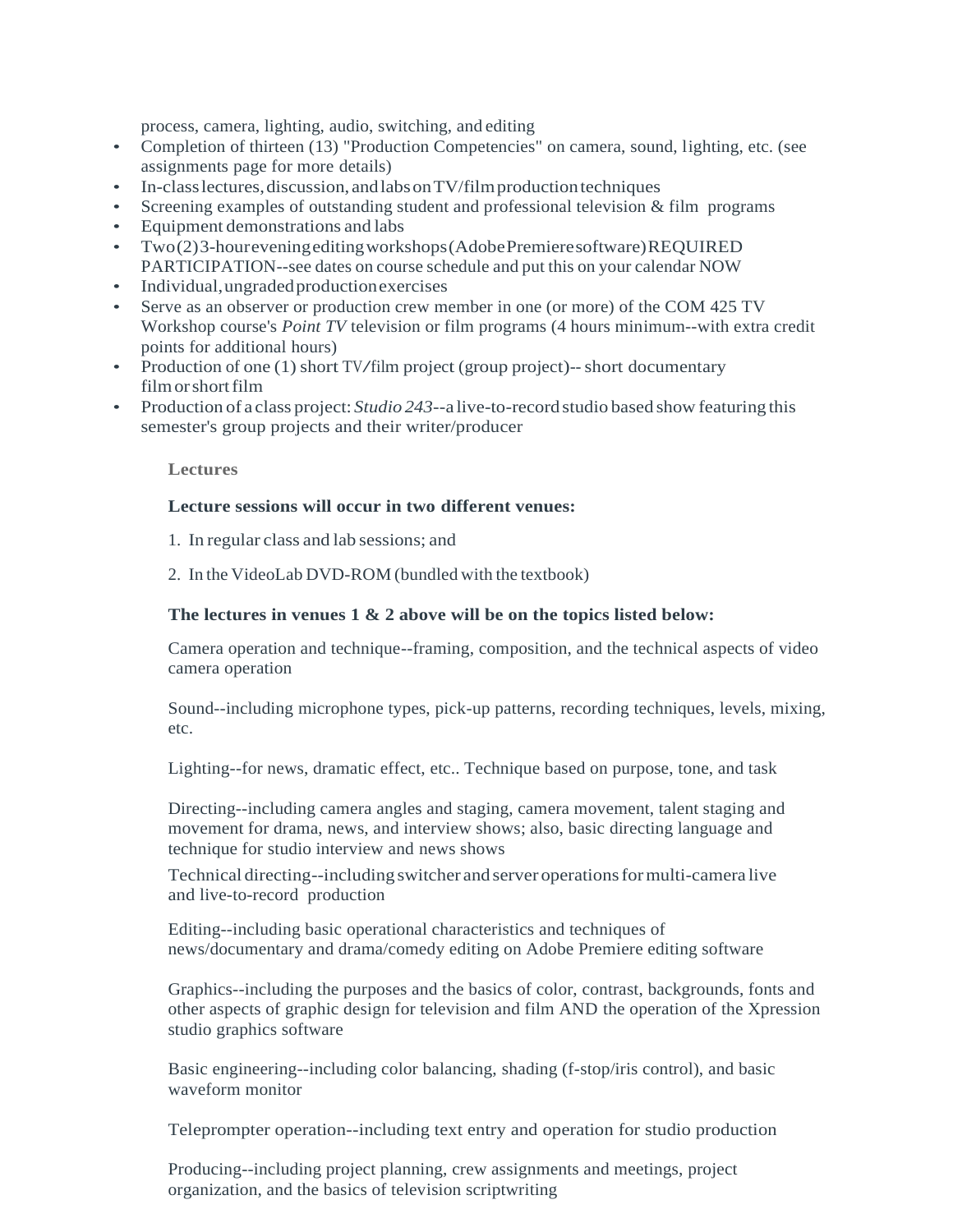Basic performance--including narration for on and off-camera performance

We will also spend some time doing analysis, viewing and critique of selected professional and past student television projects, along with student exercises that are assigned throughout the semester.

**You will also have lectures in two REQUIRED ATTENDANCE, evening Adobe Premiere editing workshops--see "Schedule" page on this website for specific dates, times, andlocations.**

### **COURSEPOLICIES:RecordingPermissions,Copyright&EquipmentUse,andInternetPosting**

Recording Permission Process

First: **to shoot indoors on campus** you must secure permission from the building manager BEFORE you do the shoot. Ideally, best to get this done well in advance--especially if it involves your group project. For the competency shoots, secure permission at least a day in advance (if possible). This means that you must plan ahead. Don't assume you can get permission on your way to the shoot.

For getting permission to shoot in the dorms, you must contact the RD for that dorm.

Second:**to record outdoors on campus**. We have arranged a system with Public Safety whereby, if you are shooting in an exterior common area (ie. outdoor areas between or around buildings), you have permission to shoot in those public areas on campus. That system is the "press pass." IF YOU ARE WEARING the press pass that will be in your camera bag when you check out your gear, you have permission from our department, and public safety, to shoot video outdoors on the PLNU campus. But if you plan on shooting where you might be blocking a road or sidewalk on campus, then you must get advance permission from the PLNU Public Safety office. Also, you needspecial permission to shoot in and around the Fermanian Business Center. Please call and get permission from their building coordinator early. The camera operator must wear the "press pass."

Third: **to record off campus**. You are responsible to obtain permission for all off-campus shoots. This means that if you are setting up a tripod and/or lighting and any kind of extensive sound systems with crew and talent in public or private areas, you are responsible for getting permission to shoot--depending which entity (the city, county, state, or federal govt) "owns"/is responsible for that property. If you are shooting indoors on private property, you must get permission from the property owner. This can often require that you show that you have liability insurance--whichPLNUprovidesforstudentshoots. Youmust contactJimBergherminPLNU's accountingofficeaboutinsuranceforms.

### COPYRIGHT POLICY

If you shoot video with signage (ie. Coca-cola) in the picture you must obtain the rights to show theirlogo in yourfootage if you plan tomake your video public in any way.An example would be if you want to enter your video into a festival or post it on YouTube.This goesfor PLNU signage as well.If you plan to have PLNU logos orsignage in your video, you need to get permission fromthe school to use their copyrighted identifiers. The reason for this is clear. If your video defames the school in any way, you will not get permission. (The same is true of Coca-Cola.) In most cases, assuming you are not doing anything to denigrate or besmirch the reputation of the school, permission will,most likely, be granted.We want you to be aware that use of PLNU signage is not automatically assumed.My suggestion is,ifyouwantto dosomething controversial, don'tinclude signage(PLNUorother)inyourfootage.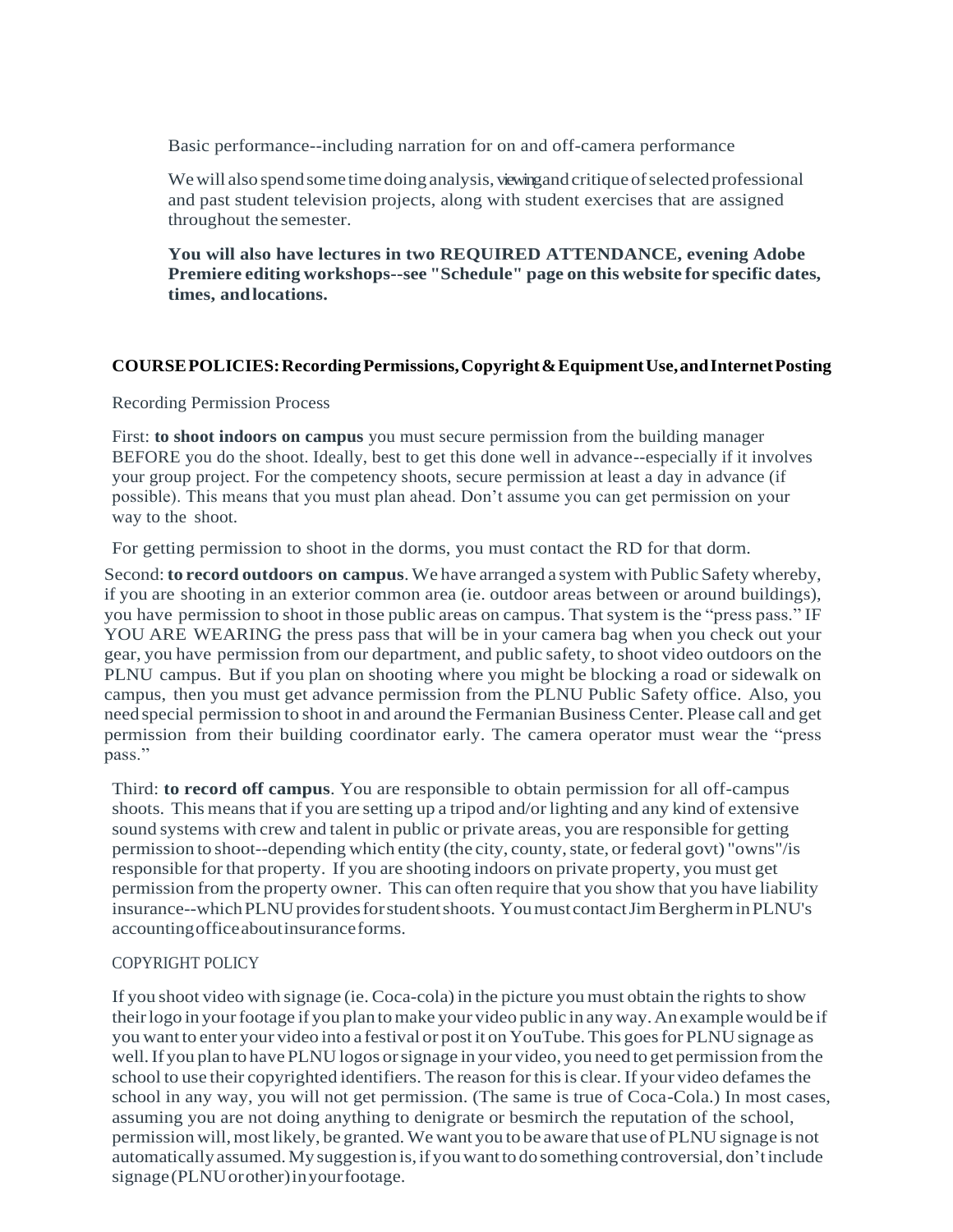#### COPYRIGHT RELEASE

The PLNU Dept of Communication and Theatre owns the copyright to all student video and film projects created as individual or group projects. This includes projects created by the use of student's personal equipment OR the university's equipment in regular production courses and independent practicum course credit projects. The department has the right to make copies of student video and film projects, and display them on PLNU's Point TV Vimeo channel, YouTube channel, and at conferences, conventions, or for TV or film festivals for educational and program promotion purposes.

### EQUIPMENT USE FOR PROFESSIONAL PROJECTS

Students cannot use equipment for professional production purposes without notification to the instructor. This includes getting paid by third parties for production services using university equipment or selling partial or completed projects to third parties. If a student desires to use university equipment for professional projects and wants to rent the equipment, they may do so -going through the request process with the instructor. Also, if a student takes on a professional project, and the project was referred to the student by university personnel or the instructor, then the project client must agree to a financial donation to the university -- above and beyond payment to the student. This amount must be negotiated by the client and the instructor well in advance of the production of the project...

### INTERNET POSTS OF STUDENT PROJECTS

Students cannot put their programs on the Internet or distribute their programs in any way without university permission. The student may receive permission from the department by notifying the department and specifying what project they would like to distribute, in what venue (eg. YouTube, Vimeo, etc.) and when. The department will work with students to find the widest possible audience fortheir projects.

NOTE: Any violation of these policies will incur loss of equipment privileges.

# **ATTENDANCE AND PARTICIPATION POLICY**

From the Provost: Regular and punctual attendance at all classes in which a student is registered is considered essential to optimum academic achievement. Therefore, regular attendance and participation in each course are minimal requirements to be met. There are no allowed or excused absences except when absences are necessitated by certain university-sponsored activities and are approved in writing by the Provost.

Whenever the number of accumulated absences in a class, for any cause, exceeds ten percent of classes (this is equivalent to 3 class session absences in this course), the faculty member has the option offiling a written report to the Vice Provostfor Academic Administration which may result in de-enrollment, pending any resolution of the excessive absences between the faculty member and the student. If more than 20 percent (6 absences in this course) is reported as missed, the faculty member may initiate the student's de-enrollment from the course without advance notice to the student. If the date of de-enrollment is past the last date to withdraw from a class, the student will be assigned a grade of "F" or "NC." There are no refunds for courses where a de-enrollment was processed.

It is extremely important that you attend all course sessions, along with all of yourscheduled project production sessions. I say this for several reasons:

1. Television production is a team effort and works best when the entire team is present. Always remember: others are depending on you to not only be present, but to perform well.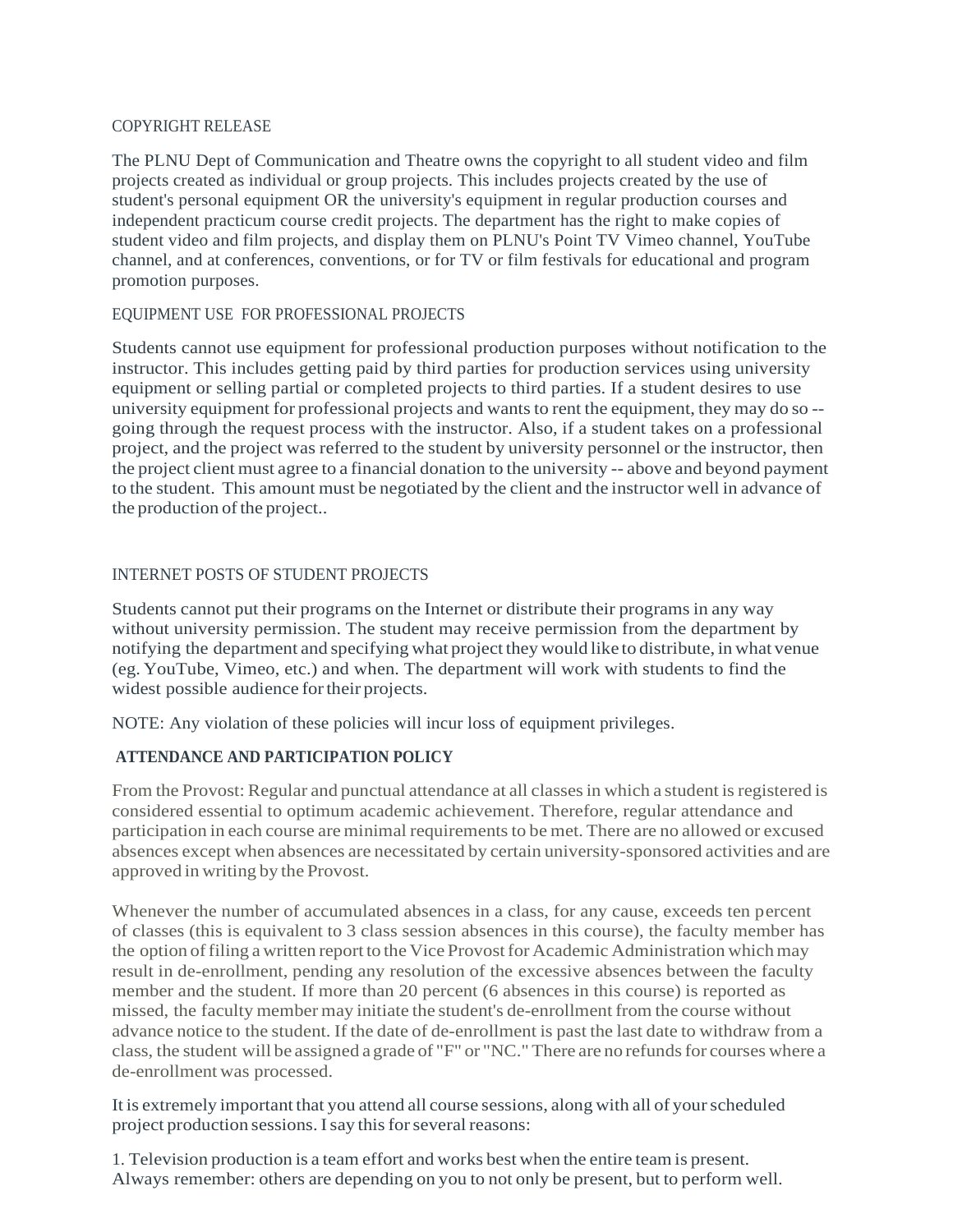2. Thisis a very competitive business where the person with "the edge" will gain employment before others.The "edge" is often gained by prompt, consistent attendance in college classes.

3. There is much to learn in this course, therefore, time is precious and every session isimportant.

4. There is very little repetition of areas in this course. Therefore, if you miss a class session(s) when we're completing a competency(ies) in class, then you will be responsible for completing that competency by yourself. And if the competency requires group involvement or some special supervision from a studio TA or media ops manager, Rick Moncauskas, this will make the completionofthatcompetencyVERYDIFFICULT--whichcanjeopardizegettingapassing gradein this course.

Your attendance and participation grade will suffer. Every absence incurs a ten (10) point -- which is a 10% reduction in your attendance grade. It's not unusual for absences to make the difference in the final grade. For instance, you may have a total of 800 points (not counting your professional socialization (attendance) grade. But you have one (1) absence, which means you get a 90 for attendance -- instead of 100 points. Your total is 890 points--which is a B+. If you would have had perfect attendance, your cumulative points would have been 900--which is an A- ! As you can see, absences can ruin your course grade if your cumulative points at the end of the semester are on the borderline of two different grades.

Allowances aremade forfamily emergencies(i.e. death), and extreme illness--asin you're so sick that you can't walk to class. If you must be absent from class, a note and/or call or visit to the instructor--well in advance--is advised. Do your best to attend all class sessions. This is not your typical college course and an absence(s) can ruin your experience and grade in this course.

### EQUIPMENT AND FACILITIES

Camcorders, microphones, lighting kits, and other equipment are available for check-out at the PLNU studio. Check-out and return times and policies are posted on the PLNU TV & Film bulletin board by the studio door. Unfortunately, we do not have enough equipment for everyone to use simultaneously. Students who do not abide by the policies will be penalized. Penalties include substantial late fee charges, and for those that abuse policies repeatedly: loss of equipment use privileges for the semester. Also, the person that checks out the equipment is responsible for the care of equipment. If equipment is lost or damaged, students are responsible for costs to replace or repair the equipment. See additional details posted on the equipment check-out policy sheet in the TV studio.

Our equipment and facilities are not only academic labs, but are also professional production facilities for on and off-campus constituents. The success and improvement of the academic programinmedia studies at PLNU is dependent upon the condition, quality, and success ofthis facility.

Eating and drinking is especially forbidden in the control room, the edit bays, and the studio. You will be required to clean-up, strike, and return all equipment and other items to their proper places after labs and project sessions. Also, please take everything out of the facility that you bring into the facility. If I, other faculty, or department TA's consistently find papers, books, scripts or other items traceable to a student, that student's participation grade will be affected. The studio and edit bays are work areas that need to be kept as neat and clean as possible.

#### **Test Information**

**VideoLab DVD-ROM**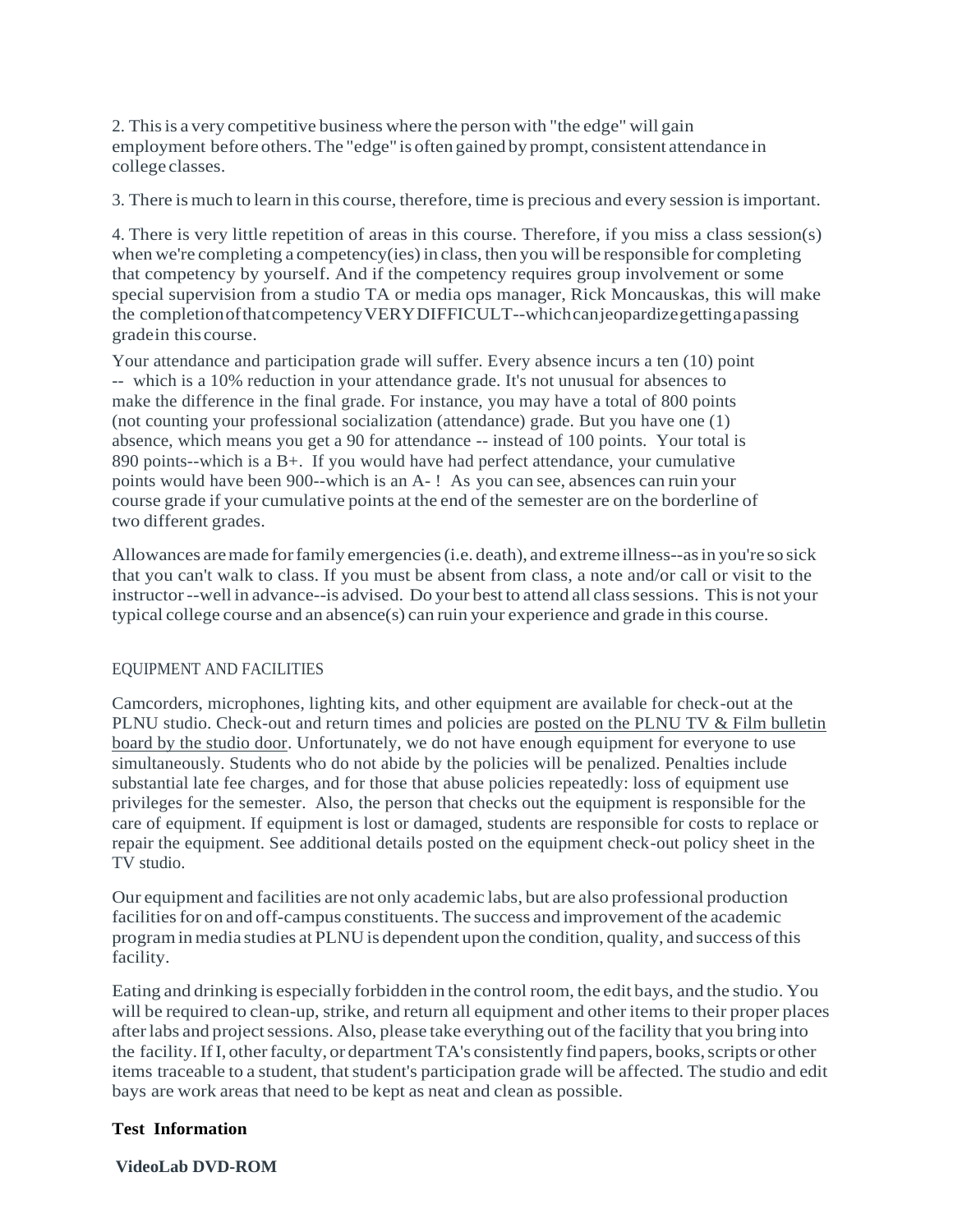### **Tests**

You will have six (6) online, in-class, and timed tests spread throughout the semester on the content and quiz questions included in the *VideoLab DVD-ROM*. These include: process, camera, lights, audio, switcher, and editing. The DVD-ROM is available in the PLNU bookstore for purchase, and is bundled with the required textbook.

The test dates are included on the course schedule page in Canvas.

#### **Final Exam**

The final exam will consist of 173 selected objective questions (T/F and multiple choice) from the DVD-ROM quizzes-- AND -- selected questions from the textbook AND in-class lecture material. Here's the study guide for the textbook and in-class lecture material:

*What "pathos" is and includes The Elements of Drama What "plot" consists of The different kinds of "diction" in TV and film programs What "spectacle" consists of The meaning of "sympathy," "empathy," and "antipathy"*

The exam will be on the Canvas website (like the VideoLab quizzes), so you will need to bring your laptop to our classroom to take the test.

#### **Evaluation-Grading**

Your grades for projects will be based upon the criteria and conventions of production identified in thetextbookandVideoLabDVD-ROM,inclasslecturesandlabsessions,andinourin-classviewing and critique sessions. You will also be evaluated on your ability to work with others on the group and class projects--this includes your interpersonal skills, flexibility, dependability, teamwork skills, etc.

What you will not be evaluated on:

1. The amount ofTIMEittook to accomplish the established requirements-assignmentsin this course;

2. The amount of EFFORT you expended to accomplish the assignments in this course; or

3. Your perceptions ofthe relative artistic and/ortechnical merits OR yourroommate's,

friend's, mother's--or any other family members' opinions of the quality of your work.

You will be evaluated on the basis of **THEQUALITY OF YOUR PERFORMANCE/WORK** (based on your role: camera, directing, editing, audio, etc.), as determined by the instructors' combined experiences of over 40 years of screening and grading entry-level student projects. Your grade will also be based on meeting deadlines and due dates detailed in this course.

Categories and Weighting:

Assignments  $= 45\%$ Project Pitch Proposals (150 points) First Cut of Group Project (50 points) Final Cut Group Projects (300 points)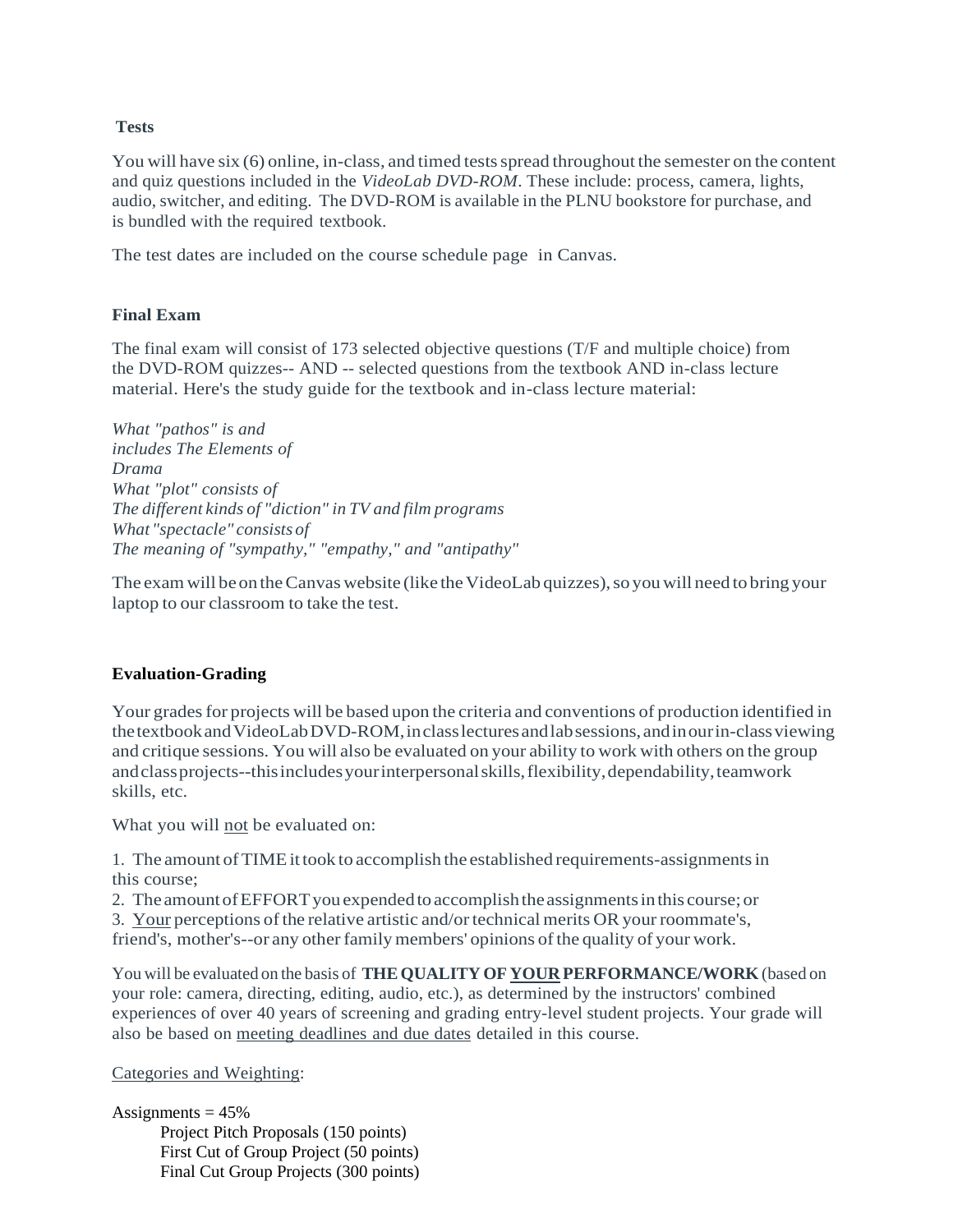```
Quizzes & Tests = 40\%VideoLab In-class Online Tests (6 in number) (176 points)
      Final Exam (171 points)
Attendance & Participation = 14%
```
4 hours of PointTV program participation Class Attendance Professional Socialization & Attitude/Helpfulness Equipment Care

Course Evaluation  $= 1\%$ 

Production/Equipment Competencies (13 total competencies) These are all pass/fail and you MUST COMPLETE THEM ALL or you will NOT PASS.

### **Video Lab DVD-ROM**

This course will include interactive DVD-ROM instruction on camera, lighting, audio, switching, editing, and the video production process. Our resource for this instruction will be Zettl's Video Lab DVD-ROM. The DVD-ROM includes mini-video lectures, graphic and animated displays and interactive activities and quizzes. Your DVD-ROM may be used on your own personal computer--PC or Macintosh computer.

You are required to go through all of the content on the DVD-ROM and complete all quiz questions in every section. These include process, camera, lighting, audio, switching, and editing. This content and these questions will be included on the in-class, online, and timed tests that will occur throughout the semester. The "Schedule" page on this website includes all ofthe test dates.

NOTE:Lab demonstrations and exercises will havemuchmoremeaning to you (andwill bemore productive for you)IF you have had the DVD-ROMinstruction and have taken and passed the quizzesin advance--in preparation for yourin-classtests.

### **Production Competencies & Point TV Professionals Assignment**

You must complete the thirteen (13) assigned (AND REQUIRED) production/equipment competencies **to pass this course**. You must complete them during class time, or during out-ofclass time with the course TA's or media operations manager. Also, they must be completed by the deadlines provided--AS NOTED ON THE COURSE SCHEDULE. AND you are responsible for placing your completed and initialed competencies in your competency folder. Your folder is located in the COM 243 cabinet drawer in the studio office area.

Some competencies will be started and/or started and **completed in lab sessions**. Please print them out and bring them with you to the studio on the day(s) that we are working on these--based on the course schedule. These include:

- 1. Field Camera
- 2. FieldLighting
- 3. Field & Studio Sound
- 4. Remote-Controlled Studio Cameras
- 5. StudioLighting
- 6. Engineering
- 7. Switcher & Servers
- 8. \*Editing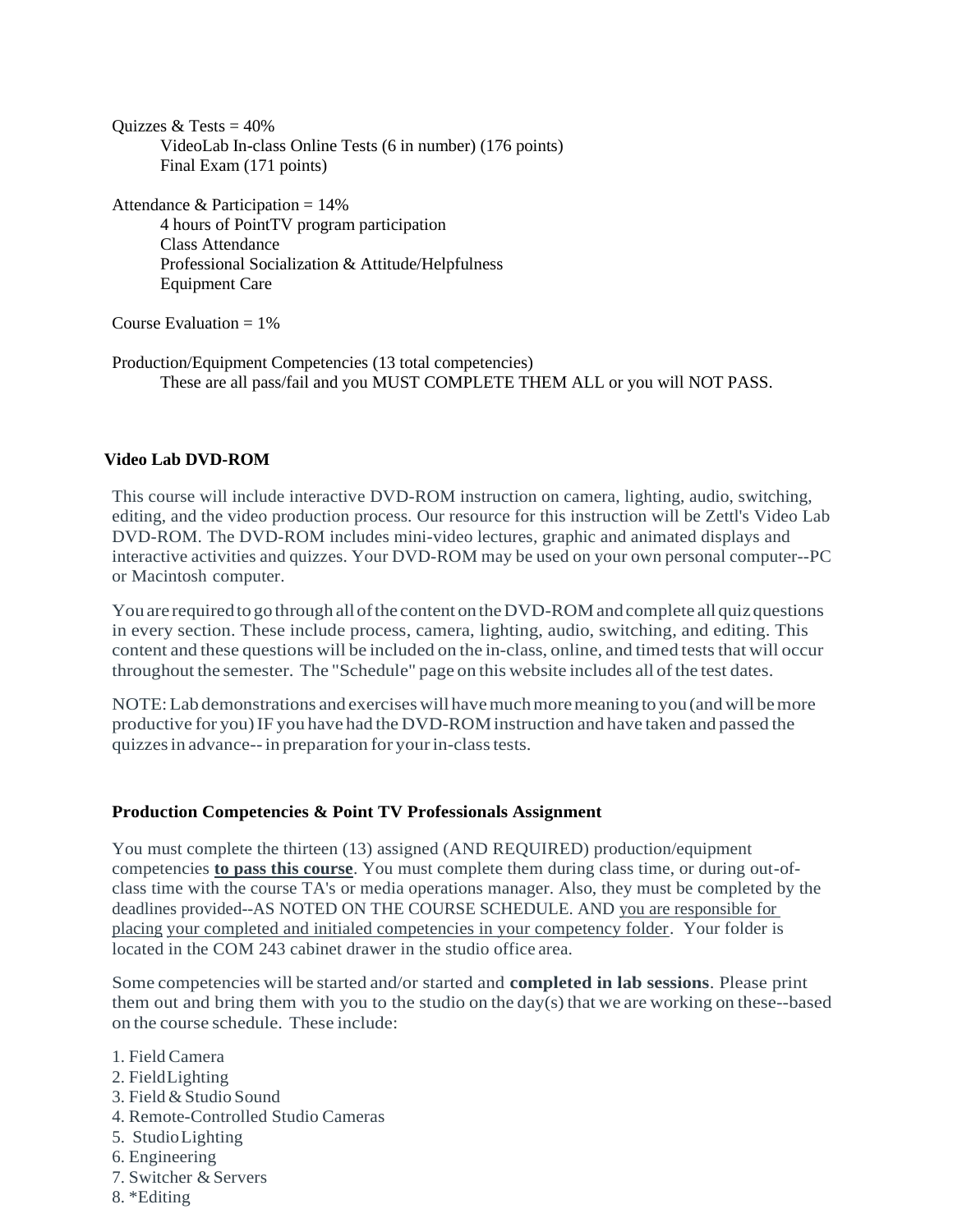9. Teleprompter 10. Performance 11. Make-Up 12. \*Graphics 13. \*Directing

\*NOTE: the directing competency is a pencil and paper exercise and is done as homework, and the edit competency is recorded on a DVD and placed into your competency file in the studio office area. And, you'll save your graphics competency in a COM243GraphicsFolder on the graphics computer in the control room. All due dates for these competencies are listed on the course schedule.

### **EXTREMELY IMPORTANT NOTE:**

YOU ARE RESPONSIBLE TO PLACE YOUR COMPETENCIES IN YOUR COMPETENCY FOLDER IN THECABINET IN THE STUDIO OFFICE--as you complete them. Be sure to use the check-sheet(see link provided above) to keep track of your completion of your competencies in your competency folder. At the end of the semester, I will look at your competency check sheet with competencies checked off AND will (randomly select) student folders to document that all competencies are completed--with student name, date, and either instructor (Hueth or Moncauskas) or TA initials included on each competency form. If any competencies are not completely filled out or are missing fromyourfolder,ACOURSEGRADEOF"F"WILLBEENTEREDFORTHISCOURSE.

### **PLNU Academic Behavior Policy**

See the university's new policy included in the PLNU undergraduate handbook:

Both faculty and students at Point Loma Nazarene University have the right to expect a safe and ordered environment for learning. Any student behavior that is disruptive or threatening is a serious affront to Point Loma Nazarene University as a learning community. Students who fail to adhere to appropriate academic behavioral standards may be subject to discipline. Although faculty members communicate general student expectations in their syllabi and disruptive student conduct is already addressed in the Undergraduate Student Handbook, the purpose ofthis policy isto clarify what constitutes disruptive behavior in the academic setting and what actions faculty and relevant administrative offices may take in response to such disruptive student behavior.

"Disruption," as applied to the academic setting, means classroom, instructor or classmate-related student behavior that a reasonable faculty member would view as interfering with or deviating from normal classroom, class-related, or other faculty-student activity (advising, co-curricular involvement, etc.). Faculty members are encouraged to communicate positive behavior expectations at the first class session and to include them in course syllabi. Examples of disruptive classroom behavior include, but are not limited to:

- persistent speaking without being recognized or interrupting the instructor or other speakers;
- overt inattentiveness (sleeping or reading the newspaper in class);
- inordinate or inappropriate demands for instructor or classroom time or attention;
- unauthorized use of cell phone or computer;
- behavior that distracts the class from the subject matter or discussion;
- unwanted contact with a classmate in person, via social media or other means;
- inappropriate public displays of affection;
- refusal to comply with reasonable instructor direction; and/or
- invasion of personalspace, physical threats, harassing behavior or personal insults.

The policy applies if the behavior is reported by a faculty member or academic administrator and occurs exclusivelyorprimarilyinastudent-facultymemberinteraction.Incidentswhichinvolve both academic and non-academic behaviormay result in responses coordinated by the Vice Provost